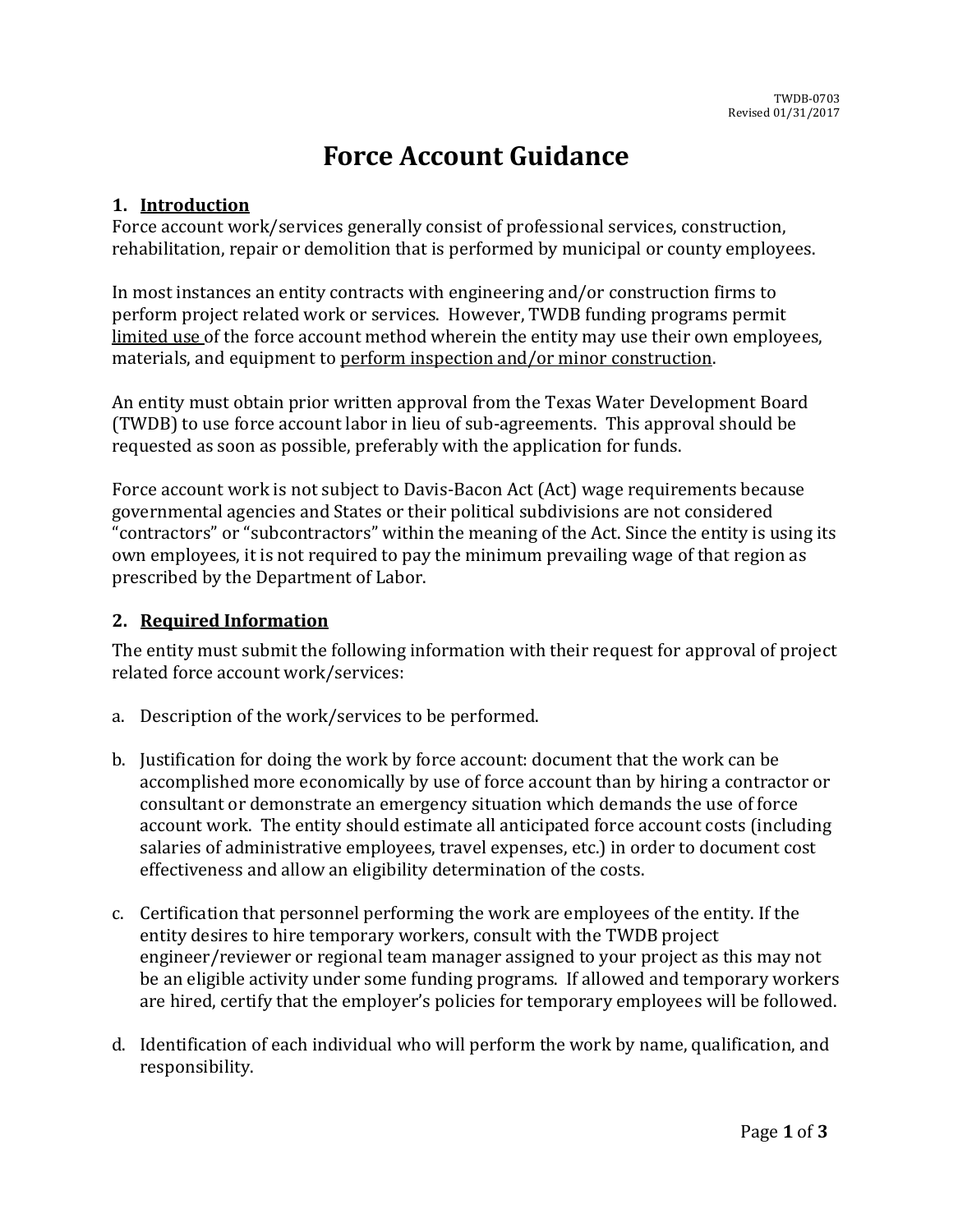- e. Acknowledgement that the proposed personnel and the entity possess the necessary competence required to perform the work/services. Include details of experience with projects of like or similar nature.
- f. Acknowledgement that the personnel can schedule and accomplish the force account work in a timely manner.
- g. Provide evidence of a proper record keeping system to assure the TWDB of the entity's ability to ensure that all project charges (i.e. materials, supplies, equipment, labor costs, etc.) are actually used in connection with the project.
- h. Affirm that adequate insurance will be maintained. Adequate insurance is the same as that insurance covering such construction or project work as is customary and appropriate including fire and extended coverage, worker's compensation, public liability and property damage, and "all risk" as required by local or state law.
- i. Justify any indirect cost figure that is going to be used as part of the costs billed to the project. The TWDB will accept the rate or rates that are established in other current indirect cost agreements with other state or federal agencies, or the applicant may submit its own documentation of indirect rates for review by the TWDB.

### **3. Limitations on the use of Force Account Construction**

The use of force account construction is limited to a situation with the following characteristics:

- a. minor construction of items above grade, 0 to 5 feet below grade, or inspection services;
- b. a documented track record of successfully completed projects; and
- c. a documented track record of sound financial management including record keeping.

#### **4. Requests for Payment**

All requests for payment that include force account costs must include:

- a. a map of the project area that clearly identifies the areas where work has been completed, the areas where work is included in the current request for payment, and the areas where work will be performed in the future; and
- b. adequate back-up documentation (invoices, time sheets) to support the requested amount.

## **5. Other Information**

The following information should be recorded and available for review during the project, and must be available for the auditor at the conclusion of the project: